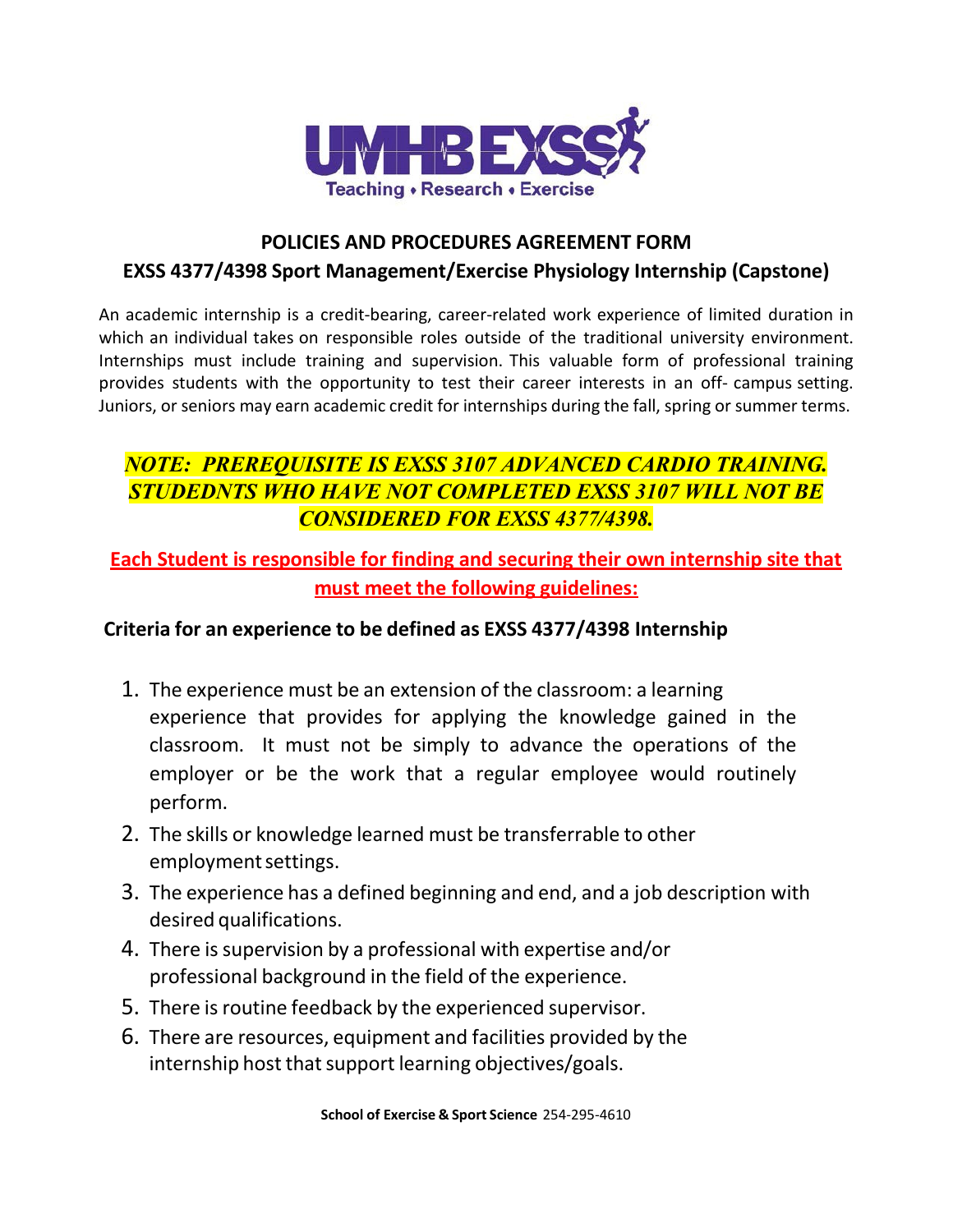### *Please sign and return to assigned faculty member with your completed internship application.*

**Your signature indicates that you have read, understand and will abide by the policies and procedures described here.**

Signature: \_\_\_\_\_\_\_\_\_\_\_\_\_\_\_\_\_\_\_\_\_\_\_\_\_\_\_\_\_\_\_\_\_

Print Name: Estimated Graduation Date:

UMHB Email: Current Phone:

**I grant the School of EXSS permission to share contact information, concerning my internship site, with fellow students and members of the UMHB community.**

Please select one: □ YES □ NO

Please note:

Important correspondence regarding your internship will be sent to you via your UMHB email account. Please be sure to check it regularly.

**DEADLINES to Submit Proposal/Application:** 

**October 15—for Spring application/proposal**

**March 15—for Summer application/proposal**

**June 15---for Fall application/proposal**

*Submit completed application to Dr. Brian Brabham [\(bbrabham@umhb.edu\)](mailto:bbrabham@umhb.edu)*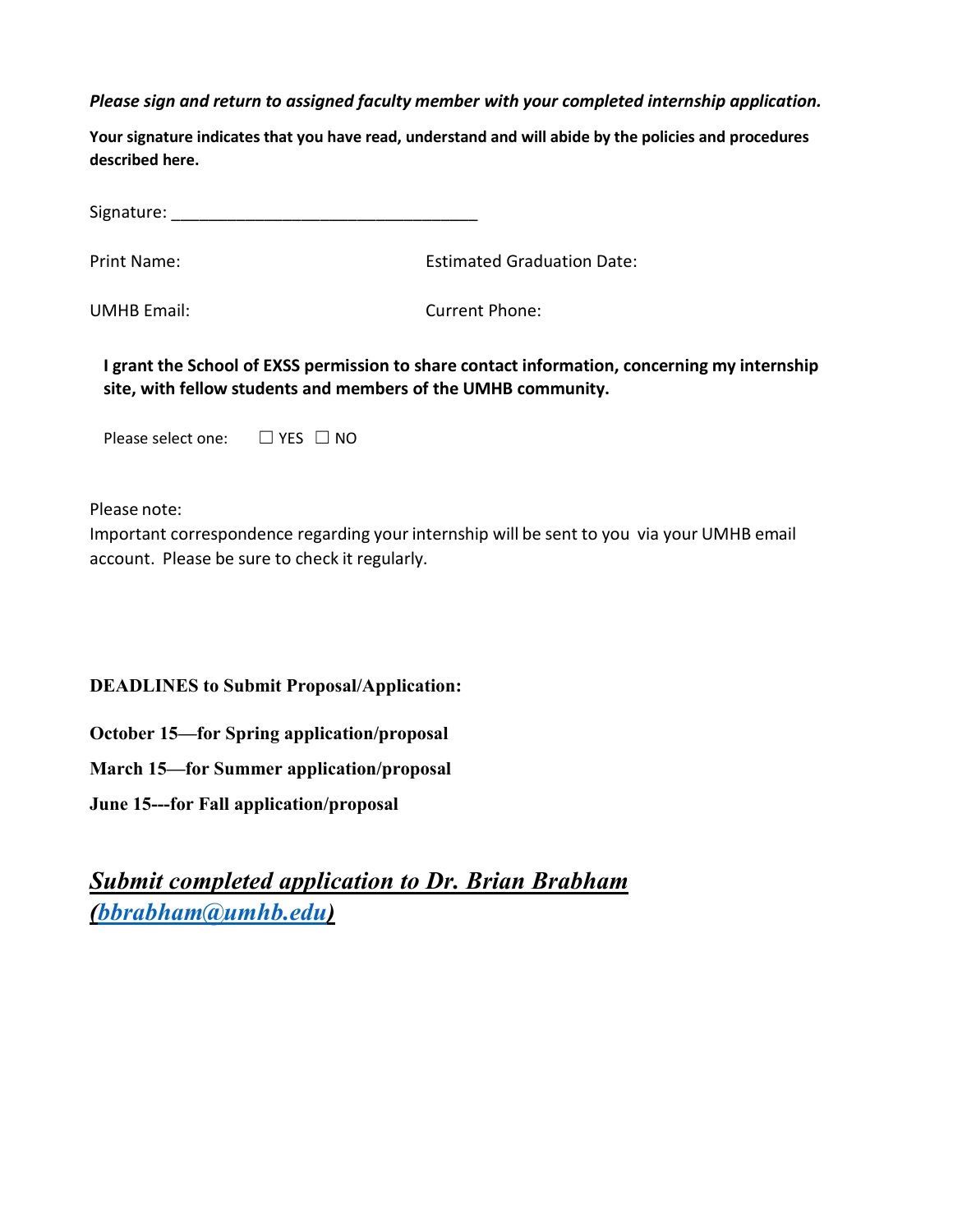# **UNIVERSITY OF MARY HARDIN-BAYLOR** *Sport Management/Exercise Physiology Internship EXSS 4377/4398 Internship (>150 hours)*

### **UNDERGRADUATE ACADEMIC INTERNSHIP APPLICATION NOTE: All fields must be complete for the internship to be considered for credit.**

Your application must be reviewed and signed by your SoEXSS faculty member and Internship site supervisor

| <b>Student Name:</b>                                                         |                     |      |  |  |  |  |  |
|------------------------------------------------------------------------------|---------------------|------|--|--|--|--|--|
| Major:                                                                       |                     |      |  |  |  |  |  |
| GPA:                                                                         | Year of Graduation: |      |  |  |  |  |  |
| Have you completed another internship for credit: $\Box$ YES $\Box$ NO When: |                     |      |  |  |  |  |  |
| Email:                                                                       | Campus Box Number:  |      |  |  |  |  |  |
| Address during internship:                                                   |                     |      |  |  |  |  |  |
| City:                                                                        | State:              | Zip: |  |  |  |  |  |
| Phone:                                                                       |                     |      |  |  |  |  |  |
|                                                                              |                     |      |  |  |  |  |  |
| <b>Sponsoring Internship Organization</b>                                    |                     |      |  |  |  |  |  |
| Name of Organization:                                                        |                     |      |  |  |  |  |  |
| Site Supervisor:                                                             |                     |      |  |  |  |  |  |
| Title & Department:                                                          |                     |      |  |  |  |  |  |
| <b>Street Address:</b>                                                       |                     |      |  |  |  |  |  |
| City:                                                                        | State:              | Zip: |  |  |  |  |  |
| Phone:                                                                       | Fax Number:         |      |  |  |  |  |  |
| Email:                                                                       | Website:            |      |  |  |  |  |  |
|                                                                              |                     |      |  |  |  |  |  |
| SoEXSS Faculty Sponsor (full-time instructional faculty member)              |                     |      |  |  |  |  |  |

Name:

School: **School of Exercise & Sport Science** Phone:

Email: Fax: **254-295-5038**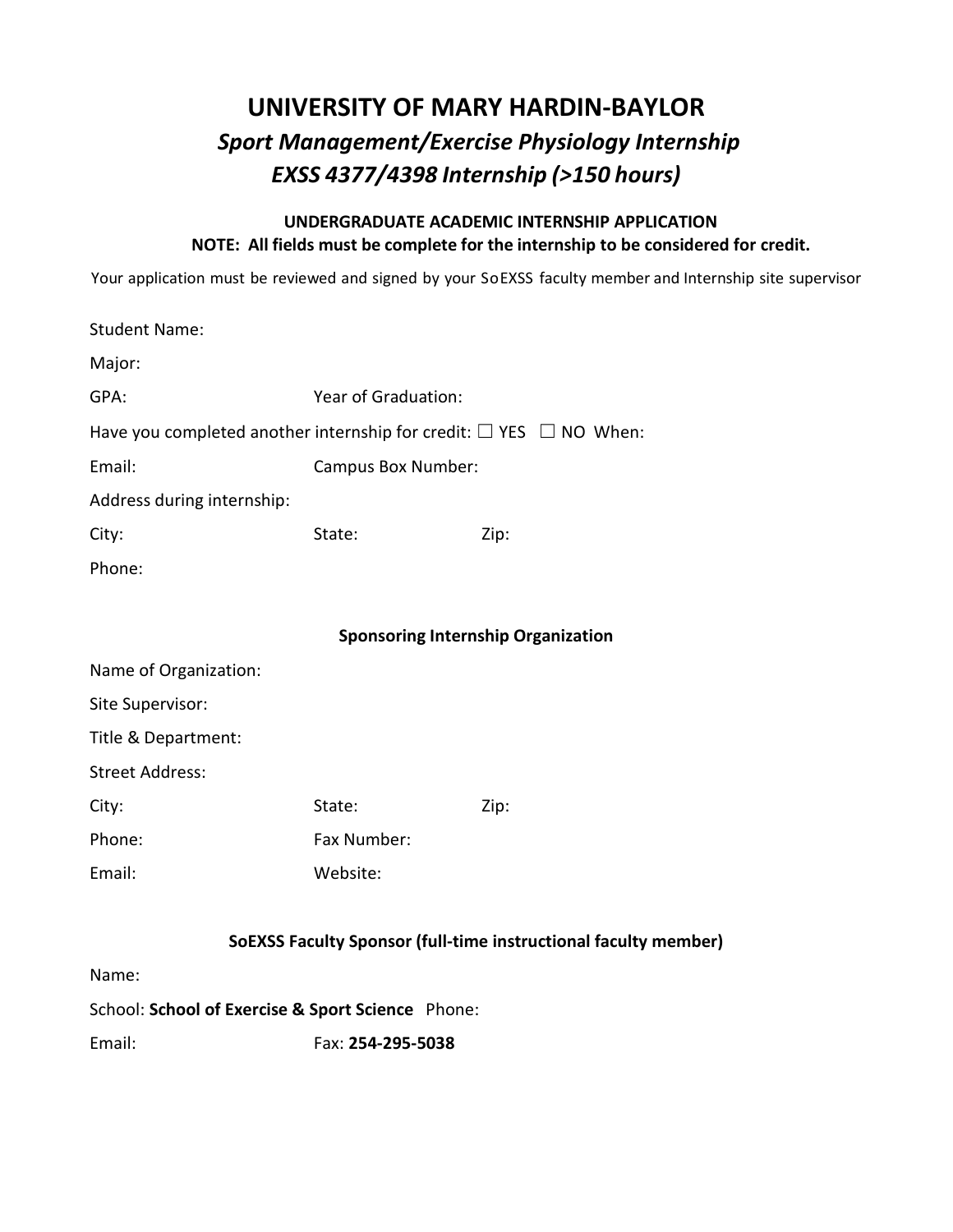#### **Internship**

| Your job title at the internship, if any: |           |               |                   |                               |  |  |  |  |
|-------------------------------------------|-----------|---------------|-------------------|-------------------------------|--|--|--|--|
| Internship Session: $\Box$ Fall           |           | $\Box$ Spring |                   | $\Box$ Summer Hours per week: |  |  |  |  |
| Start Date:                               | End Date: |               | Total # of Weeks: |                               |  |  |  |  |

Major/Concentration in which to register your internship:

**\*\*150 Hours minimum at your internship site is required during the semester (between first and last day of class) in which you are registering.**

**\*\*The minimum number of weeks that the internship should last is 8 weeks during the semester in which you are registering.**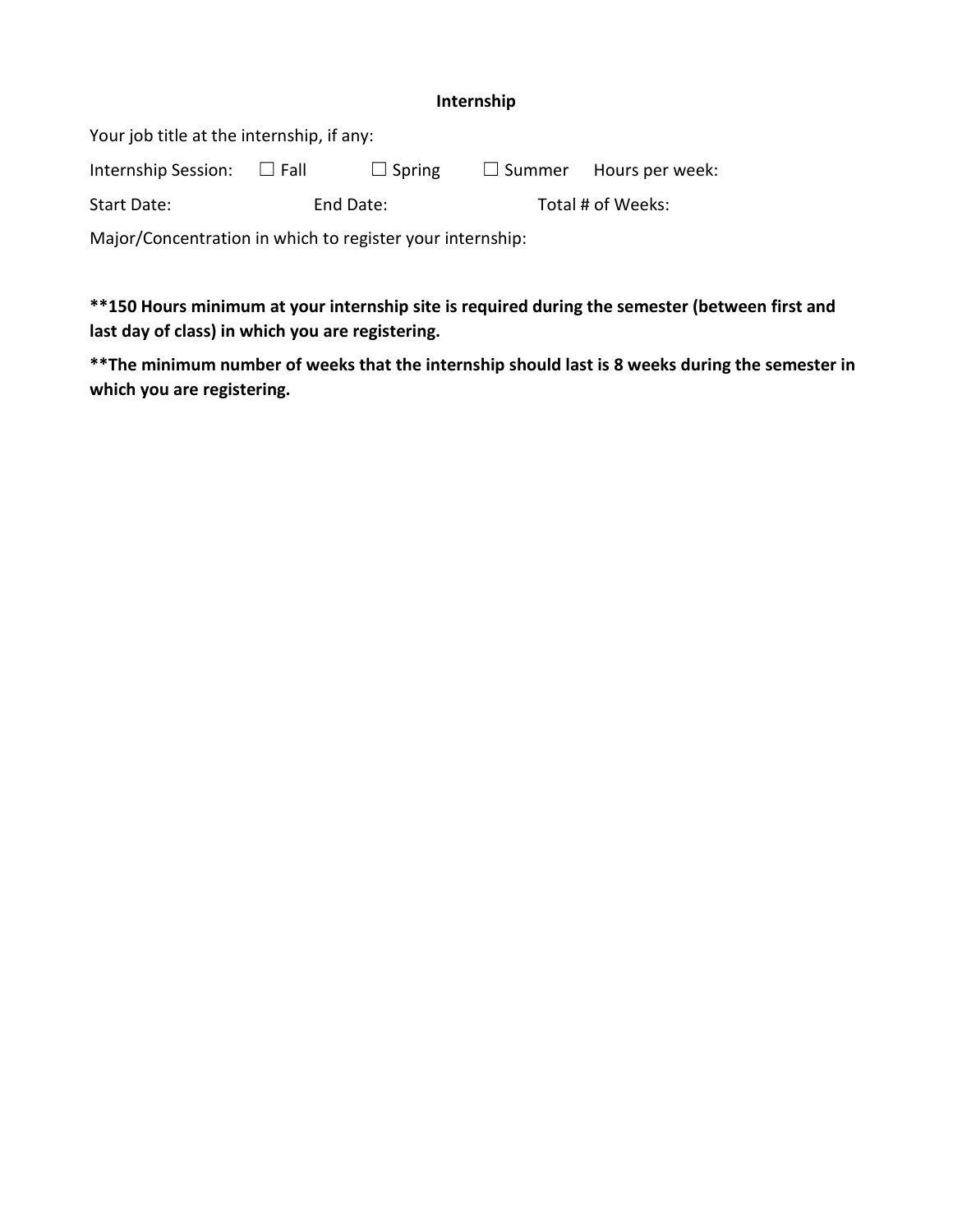### **SIGNATURES**

**SoEXSS Faculty Member** (Your signature indicates you have met with the student to discuss the proposal and units requested, reviewed the assigned tasks, read the internship proposal, and understand that the grade you assign will be submitted using the standard UMHB grading scale.)

X \_\_\_\_\_\_\_\_\_\_\_\_\_\_\_\_\_\_\_\_\_\_\_\_\_\_\_\_\_\_\_\_\_\_\_\_\_\_\_\_\_\_\_\_\_\_\_ Date: \_\_\_\_\_\_\_\_\_\_\_\_\_\_\_\_\_\_\_\_\_\_

**Internship Site Supervisor** (Your signature indicates you have agreed to sponsor a University of Mary Hardin-Baylor undergraduate internship and will abide by the undergraduate policies and procedures.)

X and the contract of the contract of the contract of the contract of the contract of the contract of the contract of the contract of the contract of the contract of the contract of the contract of the contract of the cont

**Student** (Your signature indicates that you have read and will abide by the internship policies including the 150-hour minimum requirement, understand that the grading system used is the standard UMHB grading scale, and have read the following statement and agree to the terms stated.)

"UMHB does not knowingly approve internship opportunities which pose undue risks to their participants. However, any internship or travel carries with it potential hazards which are beyond the control of the University and its agents or employers."

X \_\_\_\_\_\_\_\_\_\_\_\_\_\_\_\_\_\_\_\_\_\_\_\_\_\_\_\_\_\_\_\_\_\_\_\_\_\_\_\_\_\_\_\_\_\_\_\_ Date: \_\_\_\_\_\_\_\_\_\_\_\_\_\_\_\_\_\_\_\_\_\_\_\_